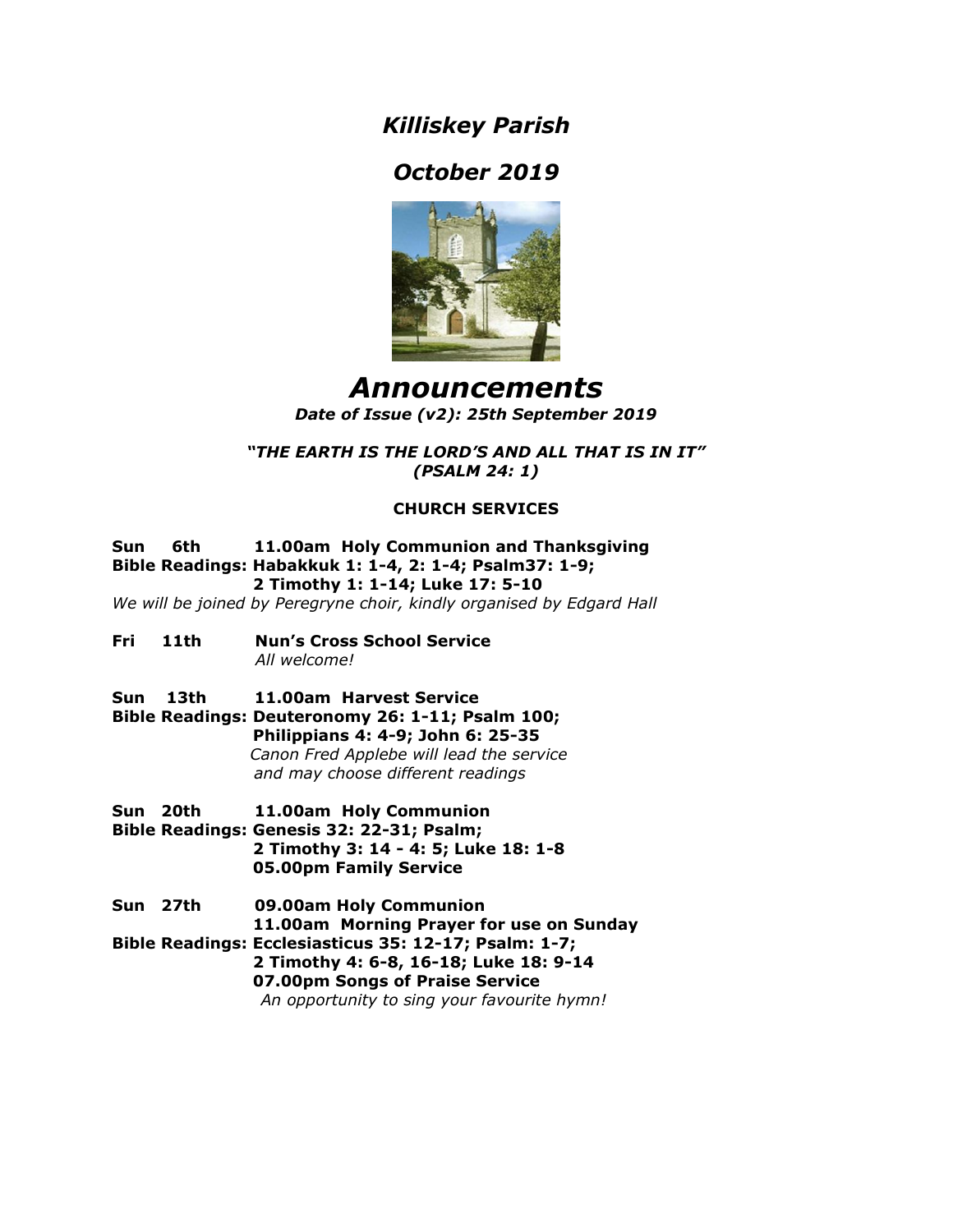#### *HARVEST*

In preparation for the Harvest service on the following day, it would be appreciated if as many as possible could help in decorating the church on Saturday 12th October.

#### *SONGS OF PRAISE*

There will be a Songs of Praise service in Nun's Cross church on Sunday 27<sup>th</sup> October at 7pm. This is an opportunity to sing favourite hymns. If you plan to come and have a favourite, you can request it by email to kenrue@gmail.com.

#### *DIOCESAN SYNOD*

The Diocesan Synods take place in Taney Parish Centre on Tuesday 8th October. The Wicklow parish lay representatives will be Stuart Daunt-Smyth, Penny Phillips, Thomas Yennusick and Jonathon Patton and the Killiskey parish lay representatives will be Stephanie McDonald and Edgard Hall. They will be joined by Rev Jack and Rev Ken.

#### *FRIENDSHIP GROUP*

The next get together will be for afternoon tea on Monday 21st October at 3pm in the Wicklow Methodist Hall. All welcome! Further information available from Linda Walsh: 086 8228378.

#### *WICKLOW HOSPICE COFFEE MORNINGS*

Congratulations to The Hub and Anne Newton for hosting two successful coffee mornings. Together they raised €1,300 for Wicklow Hospice.

#### *THE HUB*

The shop is currently open most mornings Monday to Saturday. If you could volunteer for a few hours, please talk with Lesley Rue.

On Thursday mornings from 10.30am LET'S CRAFT! meets in The Hub.

## *TABLE TENNIS*

The Table Tennis club meets in the Nun's Cross school assembly room (downstairs in the new classroom block) on Wednesdays at 8pm.

## *SATURDAY MORNING BIBLE STUDIES*

On Saturday mornings from 9.15 to 10am in Café Latte, joint bible studies are held with Ashford Parish. These focus on the gospel readings for the following day. All welcome!

## *ROTAS*

We need more help with cleaning and arranging flowers for the church and with organising tea/coffee for the end of services. We are very grateful to those who help the church in these ways but would like to spread these tasks more widely. Rotas are posted on the church notice board in the porch and beside the font. Please sign up if you can!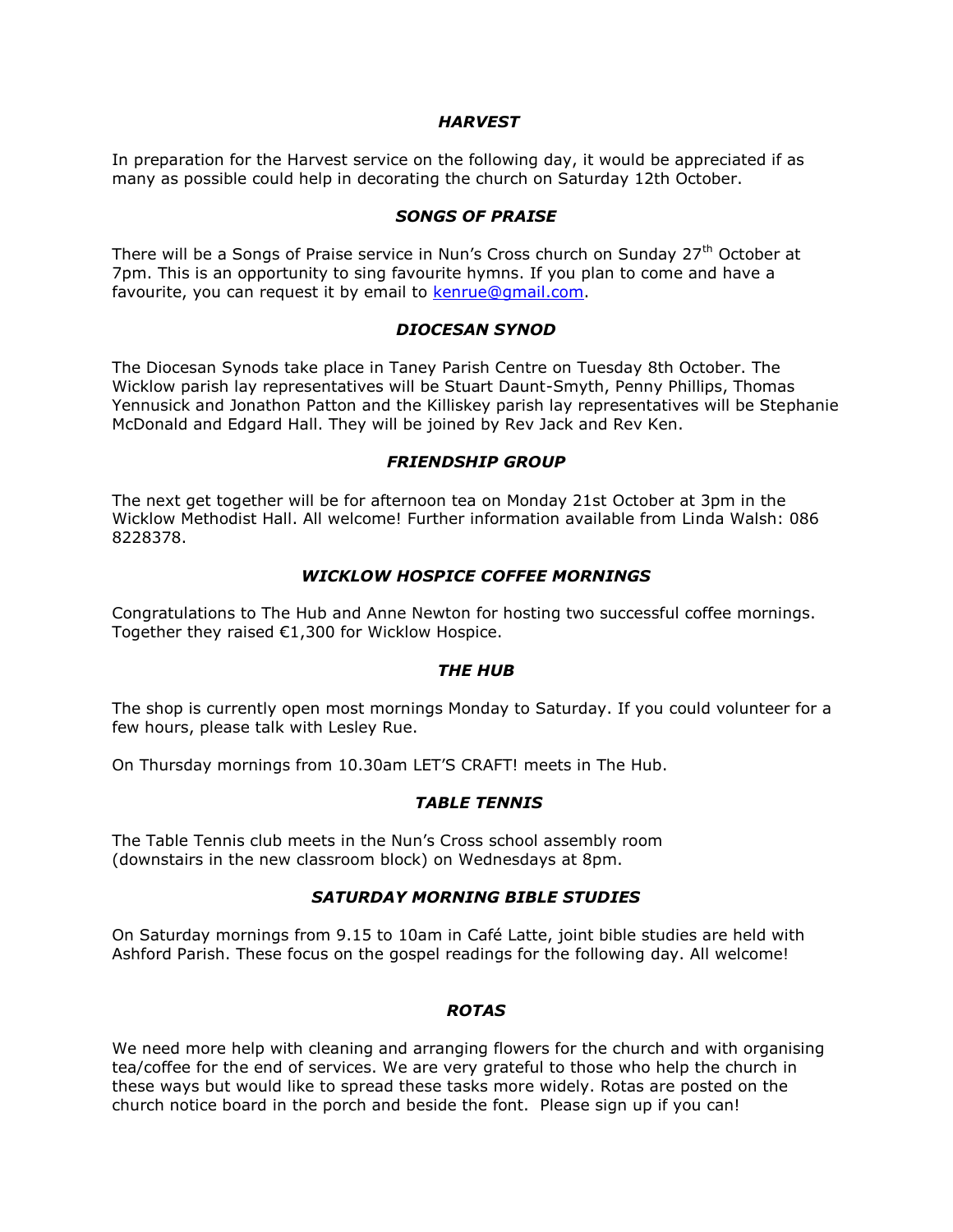## *ECO TIPS — AUTUMNAL SUNSHINE*

The Indian summer being enjoyed by so many in Ireland this year sets people up for the winter. It is a great opportunity to get out and enjoy our wonderful countryside – sunshine streaming through trees, the first leaves beginning their autumnal descent to forest floors (though trees are late in changing colours this autumn, a treat to look forward to), glorious light on hillsides, purple clad mountains, glistening sea and enchanting foreshores. There is so much to appreciate all around us. It is important that we do value our environment, not just for our health (mental wellbeing is given such a boost by people spending time in town parks and wild areas) but for all life on earth; biodiversity is widely known to be in decline as habitats are adversely affected by human activities. Humans need a healthy environment to continue living on this fragile earth so, go on, do your bit to help preserve it. The youth of today are grasping the message and are proactively demonstrating their concerns through participation in Climate Strikes and requesting the government to take immediate action to stem climate change. Enjoy our world by acting to preserve it while we can.

## *ADVANCE NOTICE — REMEMBRANCE*

The annual service of remembrance of past loved ones takes place on Sunday 3rd November at 7pm. There will be a form available from Sunday 27th October on which the names of relatives and friends you would like to remember may be listed. It is a wonderful thing to give thanks to God for those whose lives have blessed us.

This year's Remembrance Sunday service is on 10th November when the end of the First World War will be commemorated in Nun's Cross church. There will be an Act of Remembrance and an opportunity to support the Poppy Appeal.

## *ADVANCE NOTICE — MEN'S BREAKFAST*

A Men's Breakfast is planned for Saturday 16th November in the Bel-Air Hotel at 9.30am. The cost is €12.50 per person.

## *ADVANCE NOTICE - PARISH QUIZ*

A Table Quiz will take place on Friday 22nd November in the Bel-Air at 7.30pm. The entrance fee will be €40 for each table of four. There will also be a raffle on the night. It promises to be an enjoyable occasion.

## *ADVANCE NOTICE — UNITY GOSPEL CHOIR*

Neville Cox has announced his intention to step down as leader of the Unity Gospel Choir at the end of the year. At the morning service on Sunday 24th November there will be an opportunity to hear the choir sing and thank Neville for his service.